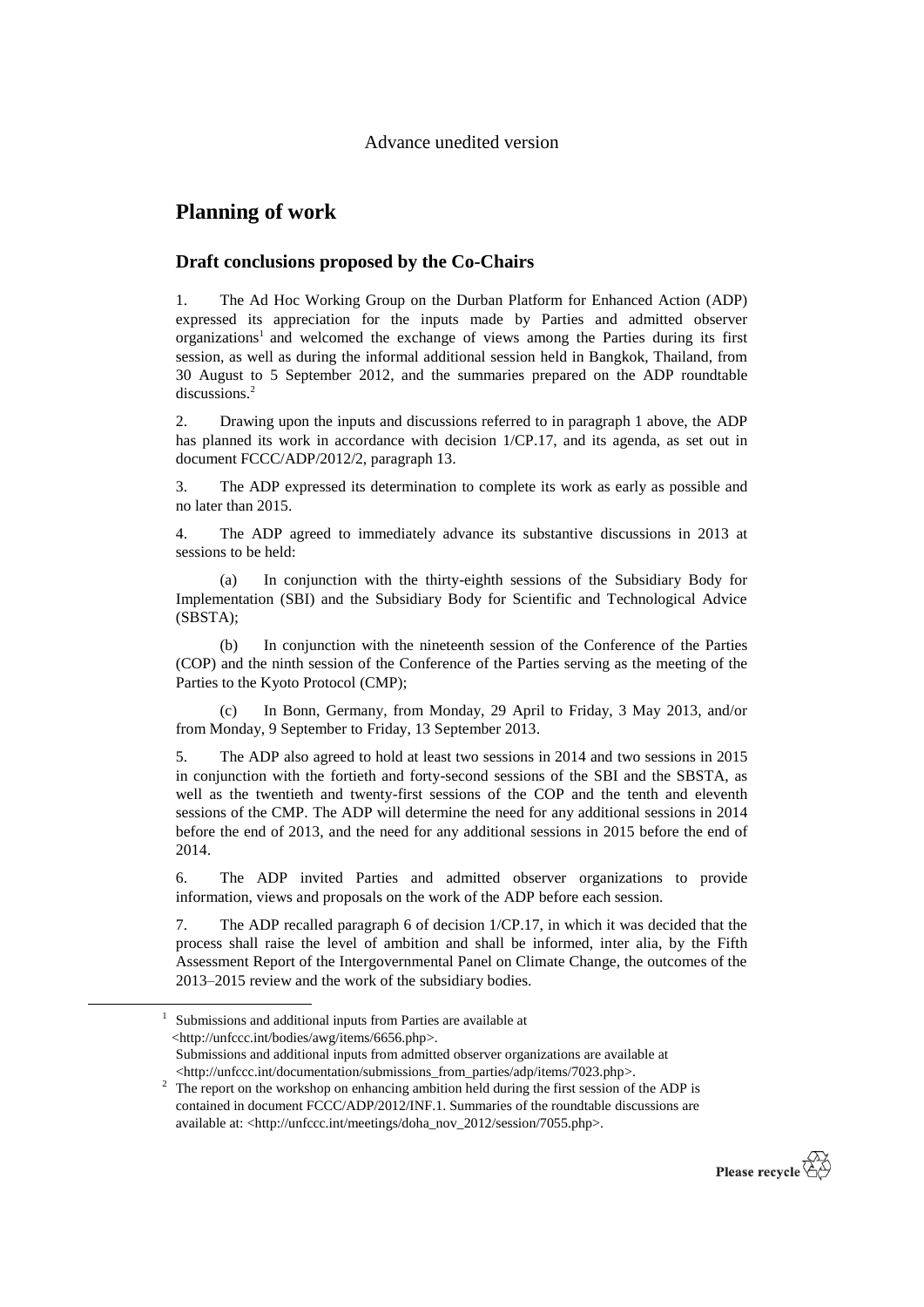8. The ADP decided to move to a more focused mode of work during 2013.

9. The ADP agreed to encourage the broad participation in the roundtable discussions and workshops referred to in paragraphs 12 and 14 below by Party representatives, as well as providing opportunities for engagement with accredited observer organizations.

10. The ADP requested the secretariat to make available on the UNFCCC website the submissions from Parties referred to in paragraph 6 above and in paragraphs 13 and 15 below.

11. The ADP took note of the estimated budgetary implications of the activities to be undertaken by the secretariat pursuant to paragraph 4 above and paragraphs 12, 14, 16 and 17 below, especially its session or sessions to be held in Bonn from Monday, 29 April to Friday, 3 May 2013, and/or Monday, 9 September to Friday, 13 September 2013. The ADP requested that the actions of the secretariat called for in these conclusions be undertaken subject to the availability of financial resources. It invited the Executive Secretary to make the necessary arrangements to facilitate the session or sessions to be held in Bonn from Monday, 29 April to Friday, 3 May 2013, and/or Monday, 9 September to Friday, 13 September 2013. It noted that, in the absence of sufficient voluntary contributions or pledges by 31 January 2013 for its session to be held from Monday, 29 April to Friday, 3 May 2013, and/or by 30 April 2013 for its session to be held from Monday, 9 September to Friday, 13 September 2013, it would not be possible for the secretariat to make the necessary arrangements, which may lead to cancellation charges for facilities booked.

## **A. Workstream 1**

12. Under workstream 1, relating to a protocol, another legal instrument or an agreed outcome with legal force under the Convention applicable to all Parties (hereinafter referred to as the 2015 agreement), the ADP decided to hold in-session roundtable discussions and workshops in 2013 and invited the Co-Chairs of the ADP to set out, in early 2013, the focused questions for those roundtables and workshops, taking into account the submissions referred to in paragraph 13 below.

13. The ADP invited Parties and accredited observer organizations to submit to the secretariat, by 1 March 2013, information, views and proposals on matters related to the work of the ADP, including, inter alia, mitigation, adaptation, finance, technology development and transfer, capacity-building, and transparency of action and support, addressing aspects such as:

(a) Application of the principles of the Convention;

(b) Building on the experiences and lessons learned from other processes under the Convention and from other multilateral processes, as appropriate;

- (c) The scope, structure and design of the 2015 agreement;
- (d) Ways of defining and reflecting enhanced action.

## **B. Workstream 2**

14. Under workstream 2, relating to pre-2020 ambition, the ADP decided to hold insession roundtable discussions and workshops, including those referred to in paragraph 16 below, and invited the Co-Chairs of the ADP to set out, in early 2013, focused questions for those roundtables and workshops, taking into account the submissions referred to in paragraph 15 below.